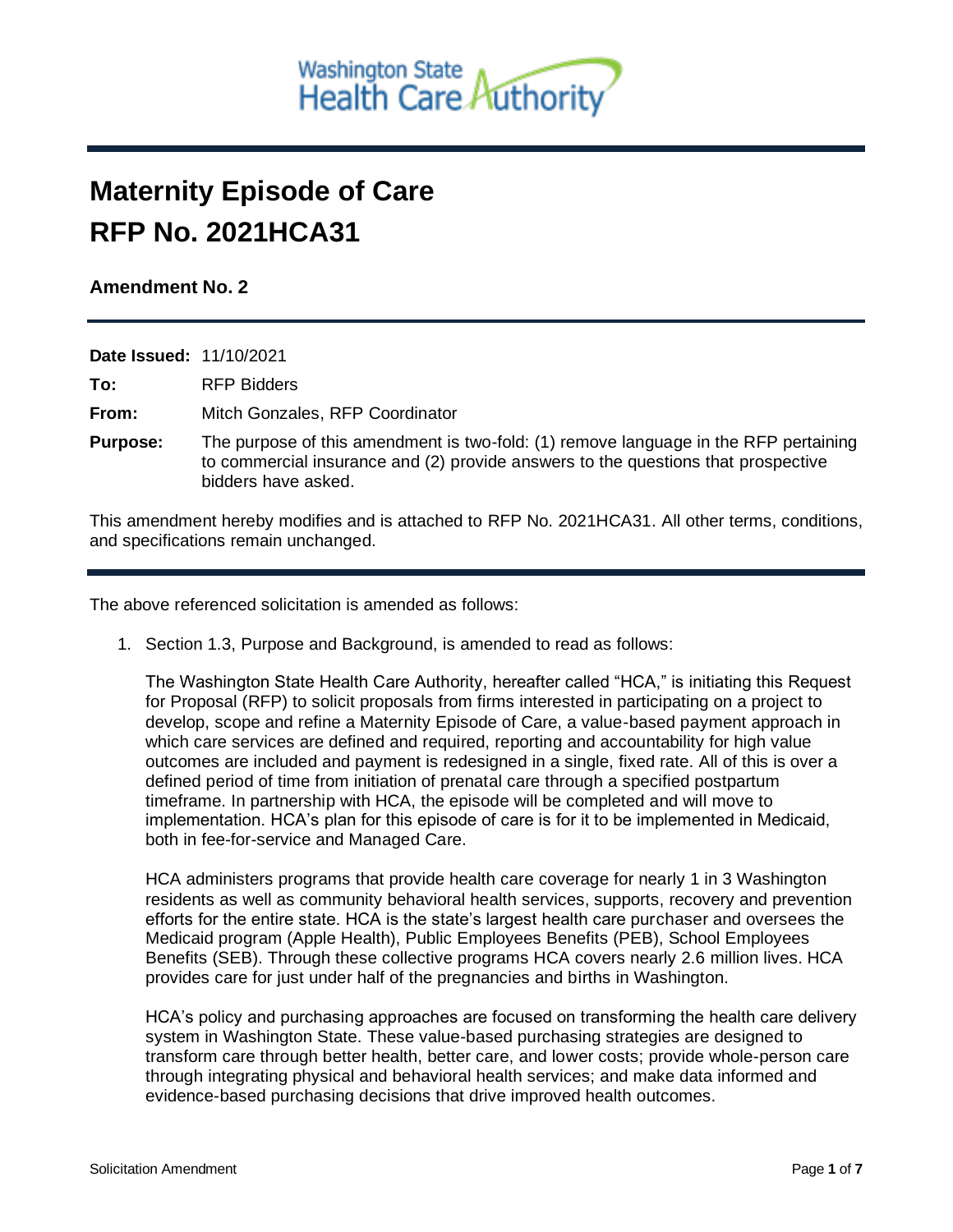The U.S. spends more than any other country on maternity care and, yet, has some of the worst perinatal and infant health outcomes, particularly in terms of racial and ethnic disparities. Some of the drivers of poor perinatal and infant health outcomes are: over medicalization of birth, overuse of some interventions and underuse of other evidence-based interventions, uncoordinated care, systemic racism, lack of attention to behavioral health issues and social determinants of health, disrespectful and depersonalized care, and underutilization of postpartum care.

In Washington, the c-section rate is 27.9%, which is substantially higher than the ideal rate of 19% suggested by a widely quoted 2015 study, (Molina, G., Weiser, T., Lipsitz, S., & al, e. (2015). Relationship Between Cesarean Delivery Rate and Maternal and Neonatal Mortality. *Journal of the American Medical Association*.) and even further from the rate of 10-15% recommended by the World Health Organization. In Washington, the preterm birth rate of 8.3% is lower than the national average of 9.85%, but Washington lags significantly behind rates in the 5-6% range that have been achieved in Ecuador, Latvia, and Estonia. Similar to maternal death rates, preterm birth rates are the highest among Native American/Alaska Native and Black people. The Washington State Maternal Mortality Review Panel has determined that 60% of maternal deaths in Washington are preventable, with a significant number being tied to lack of access to behavioral health evaluation, treatment recovery and support. The panel also found that Native American/Alaska Native women were nearly ten times as likely to die of a pregnancy-associated cause than white women.

In consideration of the gains we are hoping to make, the Bree Collaborative engaged in a statewide effort to identify opportunities. The framework/draft maternity episode of care that has been created by our state Bree Collaborative and is available here: [https://www.qualityhealth.org/bree/wp-content/uploads/sites/8/2021/01/Perinatal-Bundle-](https://www.qualityhealth.org/bree/wp-content/uploads/sites/8/2021/01/Perinatal-Bundle-FINAL-2021.pdf)[FINAL-2021.pdf](https://www.qualityhealth.org/bree/wp-content/uploads/sites/8/2021/01/Perinatal-Bundle-FINAL-2021.pdf)

While we will use this Bree Collaborative episode of care as a foundation to move this work forward to implementation, there are numerous components that deserve additional consideration and revision. For example, while the Bree maternity episode of care includes the infant for the first 30 days of life there is a lack of information on how this care will be incorporated or implemented. Additionally, recent legislation passed in Washington in the 2020/21 session that requires implementation of 12 months of postpartum Medicaid coverage following end of pregnancy in June of 2022.

In terms of the 12 months of postpartum coverage, HCA wants to explore both birth parent and infant in the episode. This work will include facilitating the development of short- and long-term goals and what dyadic timeframe will be the most meaningful in terms of impact and improved outcomes. HCA also wants to explore the pros/cons and the facilitators/barriers to having an episode for pregnancy care; and potentially the first 2 or 3 months postpartum; and then a separate episode for the subsequent 9 or 10 months (a design that we see in acute versus chronic/stable phase episodes for some conditions).

We are eager to incentivize and drive high quality care with this episode of care, for both birth parent and infant, with core principles of equity and addressing disparities, more emphasis on behavioral health, greater attention to addressing unmet social needs and providing whole person, relational, and dyadic care.

Lastly, we want to explore the value of implementing an episode(s) that would capture the majority of the population and then a separate episode(s) which would be designed for persons who have higher, more complex needs and therefore require more services to achieve the same positive outcomes. We envision that this higher service level episode of care would be appropriate for those with increased physical and/or behavioral health needs.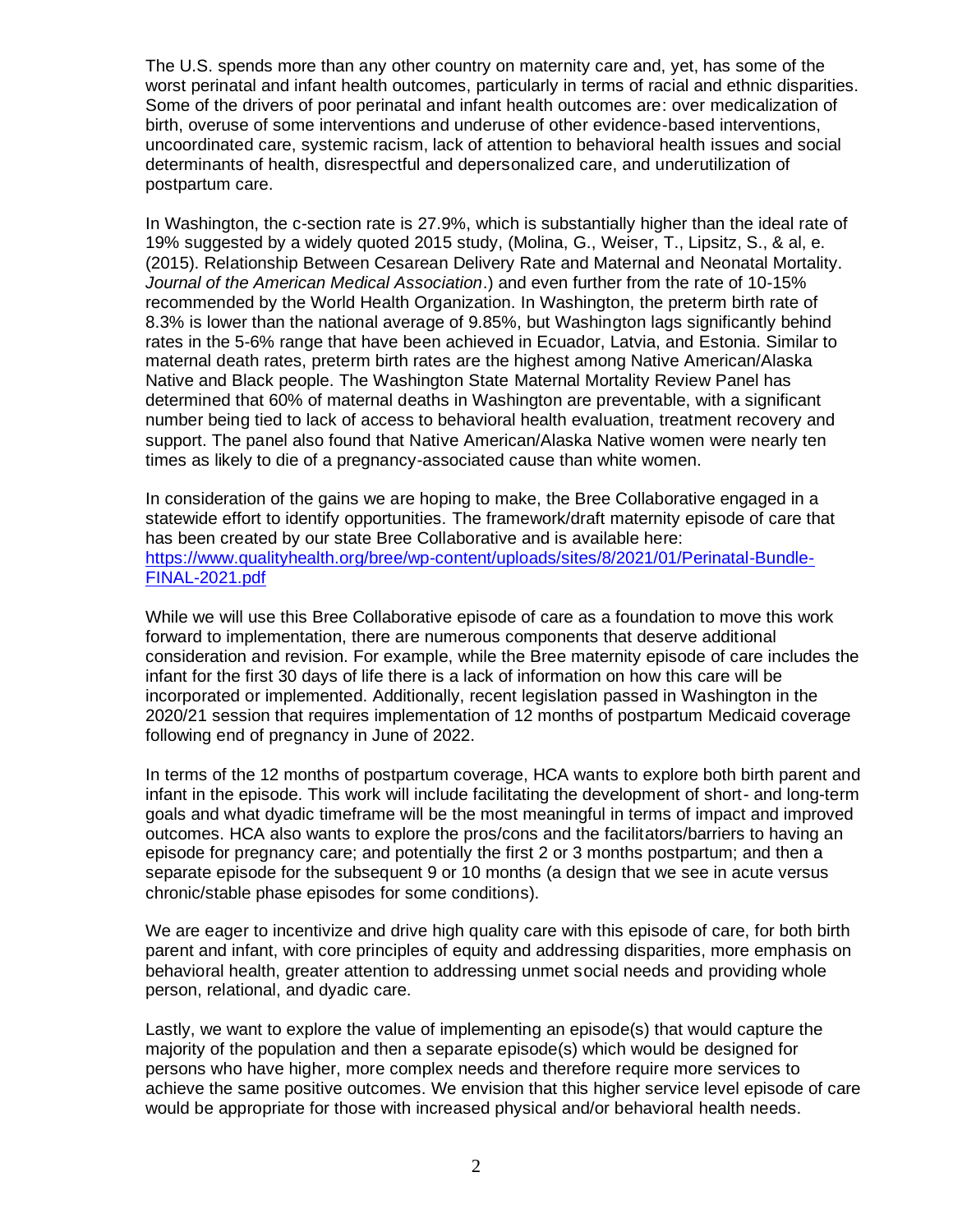HCA intends to award one contract(s) to provide the services described in this RFP.

2. The introductory paragraph of Section 1.4.2, Scope of Work 2: Design and Implementation Plan, is amended, as shown below, and all other terms in 1.4.2 remain the same:

HCA is seeking highly skilled, experienced personnel, who will proactively collaborate with HCA to design and implement a maternity episode of care across Medicaid that will span pregnancy care initiation through 12 months postpartum. The contractor will bring expertise in designing, developing, and implementing maternity episodes of care using the framework developed in Scope of Work 1 above. The contractor will engage HCA as thought partners and bring outside expertise and experience in all the components of a maternity episode of care including scope of services and clinical components (framed by integrated health and wholeperson care with particular attention to behavioral health needs), quality metrics (reporting only and those tied to thresholds for incentive and penalty), payment models and structural considerations. These components must align and complement each other to achieve success and this is an intricate and iterative process to get to successful implementation. The contractor will use creativity and innovation in refining and designing a maternity episode of care which centers equity in this work as a core value through intentionally addressing disparities in perinatal and infant outcomes.

3. HCA received the following questions regarding this RFP, as attached.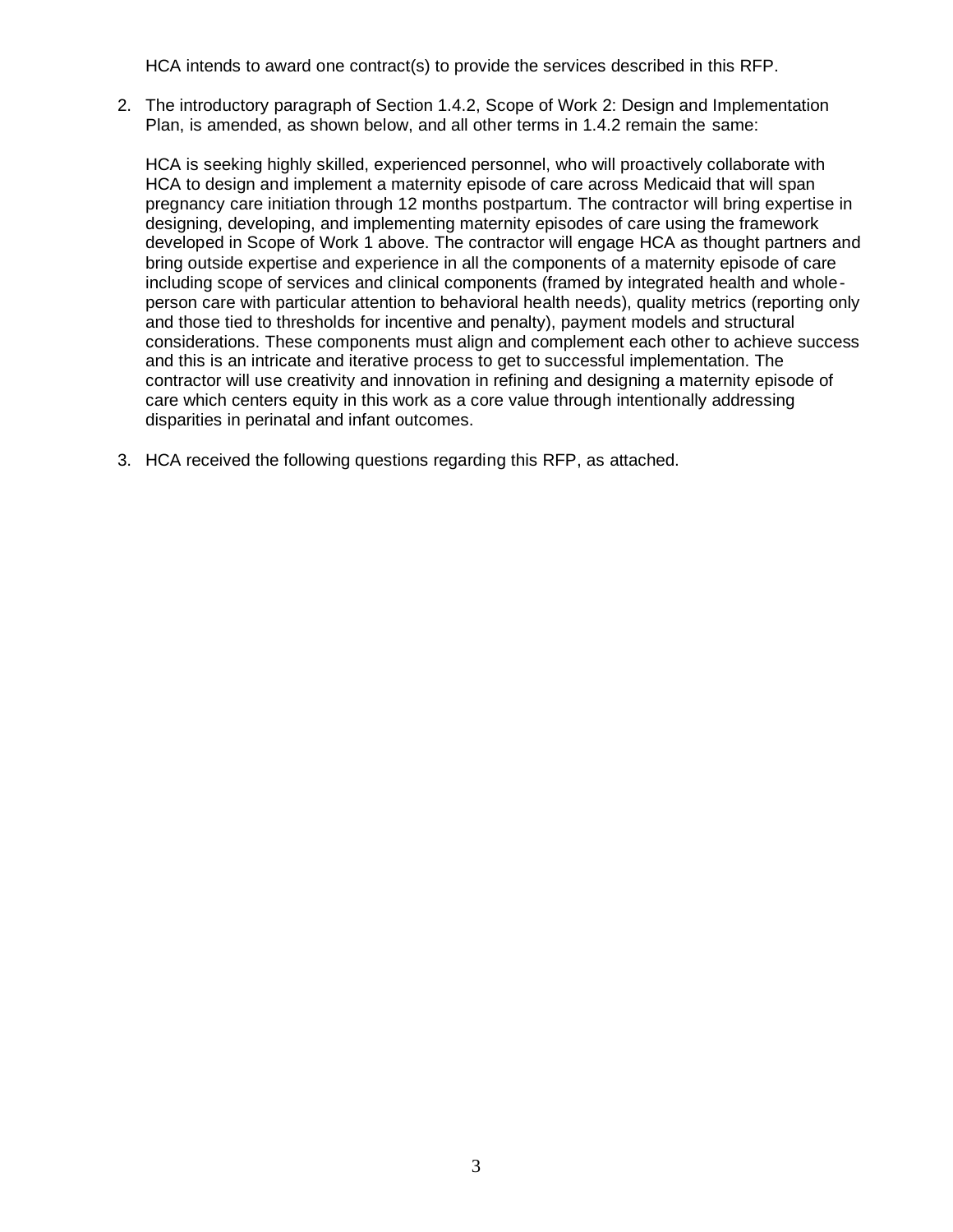|                | RFP 2021HCA31 - Maternity Episode of Care Consultant                                                                                                                                                                                                   |                                                                                                                                                                                                                                                                                                                                                                                                                                                                |  |  |  |
|----------------|--------------------------------------------------------------------------------------------------------------------------------------------------------------------------------------------------------------------------------------------------------|----------------------------------------------------------------------------------------------------------------------------------------------------------------------------------------------------------------------------------------------------------------------------------------------------------------------------------------------------------------------------------------------------------------------------------------------------------------|--|--|--|
| #              | <b>Bidder Questions</b>                                                                                                                                                                                                                                | <b>HCA Answers</b>                                                                                                                                                                                                                                                                                                                                                                                                                                             |  |  |  |
| $\mathbf 1$    | Is HCA seeking clinical guidance and expertise, in addition to<br>policy and analytic guidance, from a contractor to meet the scope<br>of work needs?                                                                                                  | Yes; please reference Section 1.4 of the RFP.                                                                                                                                                                                                                                                                                                                                                                                                                  |  |  |  |
| $\overline{2}$ | Is the maternity episode going to include the full length of<br>pregnancy, and then another 12 months for both the mother and<br>the newborn afterwards?                                                                                               | Under Section 1.4.2, HCA seeks an experienced vendor to design and<br>implement a maternity episode of care that will span the duration of pregnancy<br>through 12 months postpartum for the gestational parent.<br>As for the episode definition and care for the infant, we anticipate the infant<br>being included for a length of time to be determined, based on the available<br>evidence and alignment with our goals for more integrated, dyadic care. |  |  |  |
| $\mathbf{3}$   | Would this be broken out into two separate episodes, or one<br>episode in its entirety?                                                                                                                                                                | Section 1.4.2.7 states that ASB will design episode(s) of care based on a list of<br>components. One of the components, see section 1.4.2.7.8, is a "[p]otential<br>phased approach." HCA is receptive to two separate episodes, as well as unique<br>ways of structuring the episodes                                                                                                                                                                         |  |  |  |
| 4              | Please confirm we can build a bundle that does not follow the<br>existing Bree collaborative bundle with rationale on why it would<br>deliver superior outcomes and enrollment.                                                                        | Bidders may propose a bundle that does not mirror the existing Bree<br>Collaborative; yet, the Bree Collaborative bundle should be utilized as a starting<br>point and then applying expertise, evidence, and rationale for suggested<br>changes/divergence.                                                                                                                                                                                                   |  |  |  |
| 5              | If implementation is post January 2023, what is the projected<br>timeline for implementation?                                                                                                                                                          | At this time, HCA cannot answer that question. While the target goal for<br>implementation is January 2023, the design of the maternity episode of care and<br>other factors will determine HCA's implementation plan and timeline.                                                                                                                                                                                                                            |  |  |  |
| 6              | Does the January 2023 implementation timeline include time for<br>implementation itself, or does this timeframe allow for an<br>implementation timeframe following January 2023?                                                                       | The January 2023 implementation timeline does not include time for<br>implementation itself; rather, there will be an implementation timeline following<br>January 2023.                                                                                                                                                                                                                                                                                       |  |  |  |
| $\overline{7}$ | If implementation is planned for January 2023, when will the RFP<br>for administration of the episode be released?                                                                                                                                     | HCA intends to implement the episode. At this time, there is not a plan for a<br>subsequent RFP.                                                                                                                                                                                                                                                                                                                                                               |  |  |  |
| 8              | Are specific definitions being assigned to this episode or is that<br>part of the responsibility of the bid winner?                                                                                                                                    | This is part of the responsibility of the contractor awarded this contract. HCA will<br>adhere to all federal/state regulations and will consider definitions as part of the<br>BREE Collaborative process and expect the Contractor to provide any relevant<br>definitions or highlight any current concerns and/or limitations in the definitions.                                                                                                           |  |  |  |
| 9              | Is there expectation that vendors will provide bundle and<br>implementation plan to be managed directly by the State or the<br>MCOs? Or, do you feel you will request the consultant to<br>administer an RFP for vendors to support suggested program? | HCA plans to implement the episode.                                                                                                                                                                                                                                                                                                                                                                                                                            |  |  |  |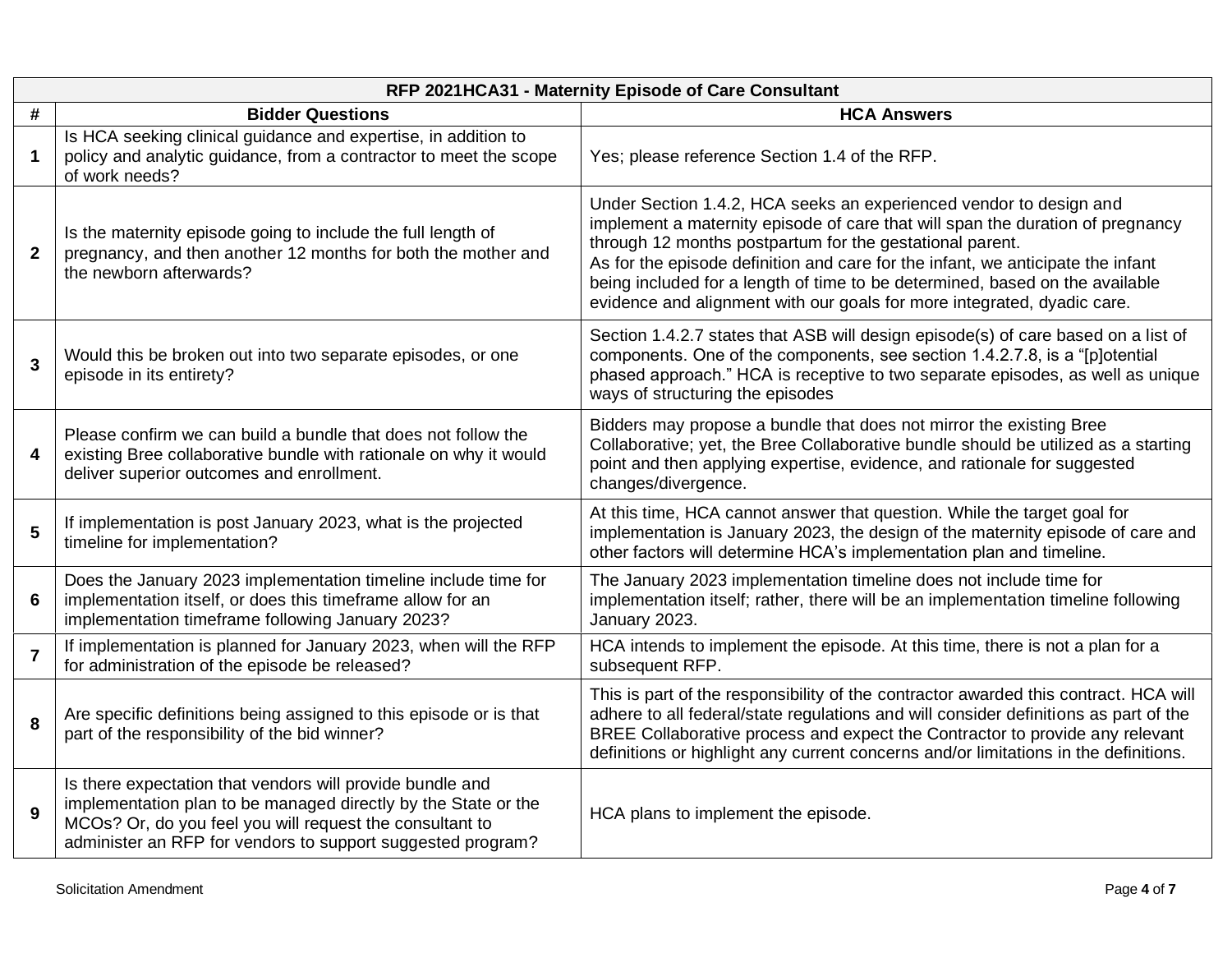| RFP 2021HCA31 - Maternity Episode of Care Consultant |                                                                                                                                                                                                                                                                                                                                                                                                                                 |                                                                                                                                                                                                                                                                                                                                                                                                                                      |  |  |
|------------------------------------------------------|---------------------------------------------------------------------------------------------------------------------------------------------------------------------------------------------------------------------------------------------------------------------------------------------------------------------------------------------------------------------------------------------------------------------------------|--------------------------------------------------------------------------------------------------------------------------------------------------------------------------------------------------------------------------------------------------------------------------------------------------------------------------------------------------------------------------------------------------------------------------------------|--|--|
| #                                                    | <b>Bidder Questions</b>                                                                                                                                                                                                                                                                                                                                                                                                         | <b>HCA Answers</b>                                                                                                                                                                                                                                                                                                                                                                                                                   |  |  |
| 10                                                   | What is the timeline for implementing the commercially insured<br>episodes?                                                                                                                                                                                                                                                                                                                                                     | As a result of this amendment, this question is outside the scope of this RFP.<br>Please see Sections 1. and 2. of this amendment, which removes language<br>pertaining to commercial insurance.                                                                                                                                                                                                                                     |  |  |
| 11                                                   | Will consultant provide support services in years 2 and 3 to monitor<br>the performance?                                                                                                                                                                                                                                                                                                                                        | This question is not within the scope of the SOWs laid out in the RFP. However,<br>if HCA extends the contract or issues a subsequent RFP, HCA may consider this<br>or factor this in for future work.                                                                                                                                                                                                                               |  |  |
| 12                                                   | Since the RFP indicates a 1 year contract/consulting period ("The<br>period of performance of any contract resulting from this RFP is<br>tentatively scheduled to begin on or about January 15, 2022 and to<br>end on January 14, 2023."), does that mean the bundle is<br>expected to go live in January 2023, or when does WHCA expect<br>to launch the bundle?                                                               | At this time, HCA cannot answer that question. While the goal for implementation<br>is January 2023, the design of the maternity episode of care and other related<br>factors will determine HCA's implementation plan and timeline.                                                                                                                                                                                                 |  |  |
| 13                                                   | The Washington Health Care Authority payer Regence BCBS is<br>now contracted with Signify Health for Episodes of Care for<br>January 2022. Is there any expectation of coordination or<br>crossover with this organization?                                                                                                                                                                                                     | HCA does not expect coordination or crossover with this organization. With that<br>said, HCA expects that some of the design principles from this maternity episode<br>of care would be considered as part of the research aspect of Statement of Work<br>$1_{\cdot}$                                                                                                                                                                |  |  |
| 14                                                   | Is HCA expecting that the contractor will perform data analyses<br>(receive data and conduct analyses for HCA) to meet the<br>requirements for "1.4.2.9 Financial modeling" and other<br>requirements? Or is HCA expecting that the contractor would not<br>receive data and conduct analyses, rather the contractor would<br>provide analytic and methods guidance? Can you furnish service<br>line data via the state's APCD? | HCA acknowledges that the sharing of data and, execution of a data<br>share/business associate agreement, with the Contractor may be necessary. In<br>the event that HCA shares data, there are resources within HCA to assist with<br>data analysis, including the APCD database. Bidders should address the<br>possibility of data share in their bid proposals, including what data Bidders<br>expect to need for their analyses. |  |  |
| 15                                                   | In order to assess opportunity, we analyze claims data – at least 3<br>years. Is there access to data - both Medicaid and Commercial;<br>i.e. detailed claims detail and allowed amounts, etc.? If data is<br>available, is it available in a standardized format?                                                                                                                                                              | HCA acknowledges that the sharing of data and, execution of a data<br>share/business associate agreement, with the Contractor may be necessary. In<br>the event that HCA shares data, there are resources within HCA to assist with<br>data analysis, including the APCD database. Bidders should address the<br>possibility of data share in their bid proposals, including what data Bidders<br>expect to need for their analyses. |  |  |
| 16                                                   | Is the \$400k budget (in item 1.7, Funding) for a single year or<br>would it be the maximum should HCA extend the contract for up to<br>three one-year periods (per 1.8, period of performance)?                                                                                                                                                                                                                                | \$400,000 is the budget for the work set out in this RFP. If additional work is<br>required, there will be an additional budget.                                                                                                                                                                                                                                                                                                     |  |  |
| 17                                                   | Would HCA extend the proposal due date given that staff will be<br>out of the office for several days during the Thanksgiving holiday?                                                                                                                                                                                                                                                                                          | HCA is unable to extend the proposal due date. HCA is hopeful that that bidders<br>will respond to the RFP within the stated deadlines.                                                                                                                                                                                                                                                                                              |  |  |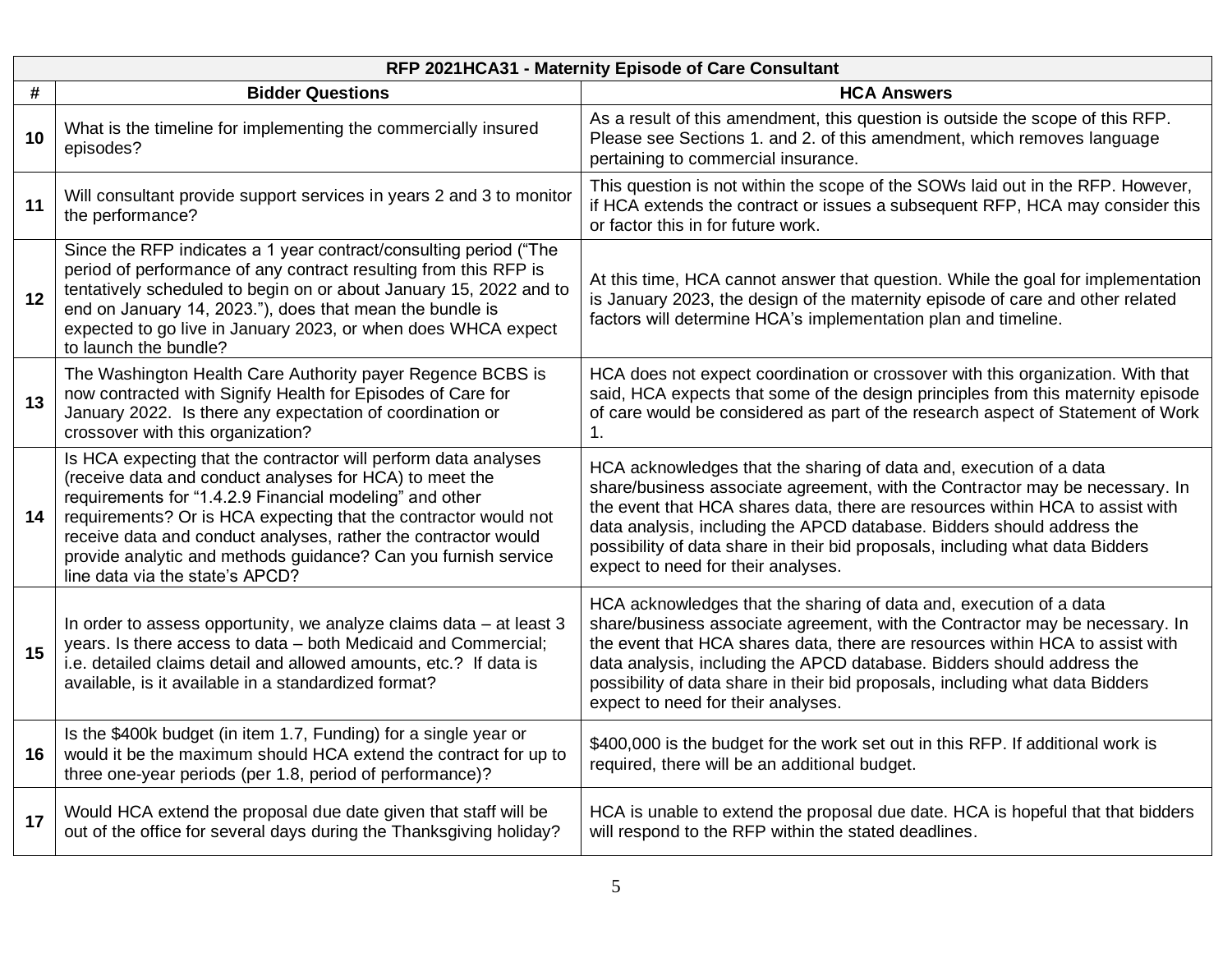|    | RFP 2021HCA31 - Maternity Episode of Care Consultant                                                                                                                                                                                                                                                                  |                                                                                                                                                                                                                                                                                                                                                                                                                                                                                    |  |
|----|-----------------------------------------------------------------------------------------------------------------------------------------------------------------------------------------------------------------------------------------------------------------------------------------------------------------------|------------------------------------------------------------------------------------------------------------------------------------------------------------------------------------------------------------------------------------------------------------------------------------------------------------------------------------------------------------------------------------------------------------------------------------------------------------------------------------|--|
| #  | <b>Bidder Questions</b>                                                                                                                                                                                                                                                                                               | <b>HCA Answers</b>                                                                                                                                                                                                                                                                                                                                                                                                                                                                 |  |
| 18 | Is HCA willing to consider alternative timeframes for the episode to<br>include pregnancy timeframes and other post-partum timeframes<br>to be included?                                                                                                                                                              | Given Washington has passed legislation and will be implementing 12 months of<br>postpartum coverage in June of 2022, HCA's intent is to design a high-value<br>episode(s) of care that will span this entire timeframe.                                                                                                                                                                                                                                                           |  |
| 19 | Pg. 14 - Section 3.1.2: Can WA confirm the acceptability of listing<br>only Contractor's C-suite executives in addition to the chairperson<br>of the board? Can WA also confirm that office addresses should be<br>used?                                                                                              | Under Section 3.1.2, it is acceptable to (1) list bidder's C-suite executives (in<br>addition to the chairperson of the board) and (2) list the office address or legal<br>address.                                                                                                                                                                                                                                                                                                |  |
| 20 | Does the successful bidder need to be in operation as an entity in<br>episodes of care for 5 years, or does this need to be specific to<br>maternity episodes of care?                                                                                                                                                | The minimum qualification is that "the business of the Bidder must have been in<br>operation for at least five (5) consecutive years". It is not specific to maternity<br>episodes of care.                                                                                                                                                                                                                                                                                        |  |
| 21 | Can you provide the Washington State licensure requirements<br>referenced within the application.                                                                                                                                                                                                                     | Please see the following hyperlink https://dor.wa.gov/open-business/apply-<br>business-license                                                                                                                                                                                                                                                                                                                                                                                     |  |
| 22 | Can an organization who responds to this RFP for consultative<br>purposes, either directly or in collaboration with another consulting<br>firm, be involved in any upcoming opportunities for administration<br>and implantation of episodes either with HCA or any of its MCOs?                                      | Responding to the RFP or being selected as the ASB does not preclude that<br>Bidder from subsequent related work.                                                                                                                                                                                                                                                                                                                                                                  |  |
| 23 | Do you have strong relationships with provider networks already<br>interested in working with you? Other bundles in place and<br>accurate connections inside provider networks?                                                                                                                                       | HCA responds as follows: (1) HCA has developed relationships through the Bree<br>collaborative and (2) Medicaid does not have currently have other bundles in<br>place.                                                                                                                                                                                                                                                                                                            |  |
| 24 | Please break out of # of births by Medicaid and commercially<br>insured.                                                                                                                                                                                                                                              | HCA estimates that the annual number of births by Medicaid is just under<br>40,000. As for number of births by commercially insured, this question is outside<br>the scope of this RFP.                                                                                                                                                                                                                                                                                            |  |
| 25 | What is HCA looking for in an evaluation framework? Should<br>bidders plan to integrate Sections 1.4.2.8.1, 1.4.2.8.2, and<br>1.4.2.8.3 into the episode of care? Is HCA looking to measure and<br>create accountability for each of the ideas/initiatives listed in<br>Sections 1.4.2.8.1, 1.4.2.8.2, and 1.4.2.8.3? | HCA is looking to integrate the components listed in Sections 1.4.2.8.1,<br>1.4.2.8.2, and 1.4.2.8.3 into the episode of care. Similarly, we are looking for<br>expertise/evidence on how to measure and drive accountability for the<br>components listed in Sections 1.4.2.8.1, 1.4.2.8.2, and 1.4.2.8.3. See also<br>Section 1.4.2.10 (stating that the "design and implementation plan must consider<br>and factor in all of the above components contained in Section 1.4.2). |  |
| 26 | Has the state built Advanced Primary Care, and OB infrastructure<br>that can steer and clinically integrate into the episodic providers?                                                                                                                                                                              | The State of Washington, via the Bree Collaborative, established a system of<br>care for both OB and primary care.<br>HCA has a network of providers providing these services. Yet, without having the<br>definition of "Advanced Primary Care," HCA cannot thoroughly respond to this<br>question.                                                                                                                                                                                |  |